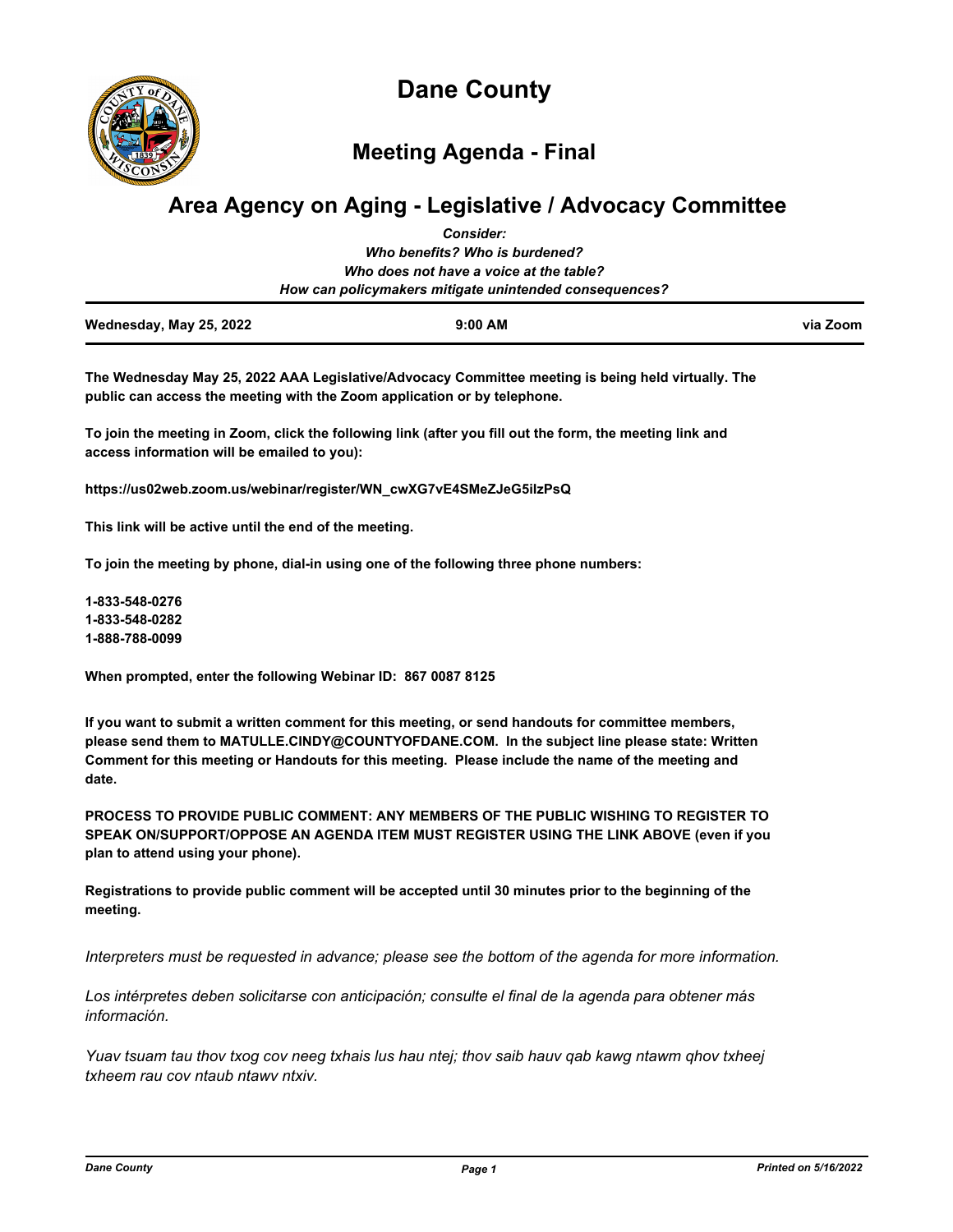# **A. Call To Order**

## **B. Consideration of Minutes**

[2022 MIN-045](http://dane.legistar.com/gateway.aspx?m=l&id=/matter.aspx?key=22858) Minutes from April 27, 2022

*Attachments:* [2022\\_0427 AAA Legislative-Advocacy Committee Minutes](http://dane.legistar.com/gateway.aspx?M=F&ID=5f5e9b51-426d-40af-878c-3412fc6e4035.pdf)

### **C. Action Items**

- 1. Diversity Work Group
- 2. Advocacy Supporting Federal & State Programs

### **D. Presentations**

### **E. Reports to Committee**

- 1. 2022 Aging Advocacy Day
- 2. Wisconsin Senior Advocates
- 3. ADRC Governing Board
- 4. County/State/Federal Legislative Update
- 5. State's Aging Advisory Council
- 6. Wisconsin Aging Advocacy Network
- 7. Chair & Staff Reports
	- a. 2023 AAA Budget Priorities
	- b. How to proceed with future meetings?